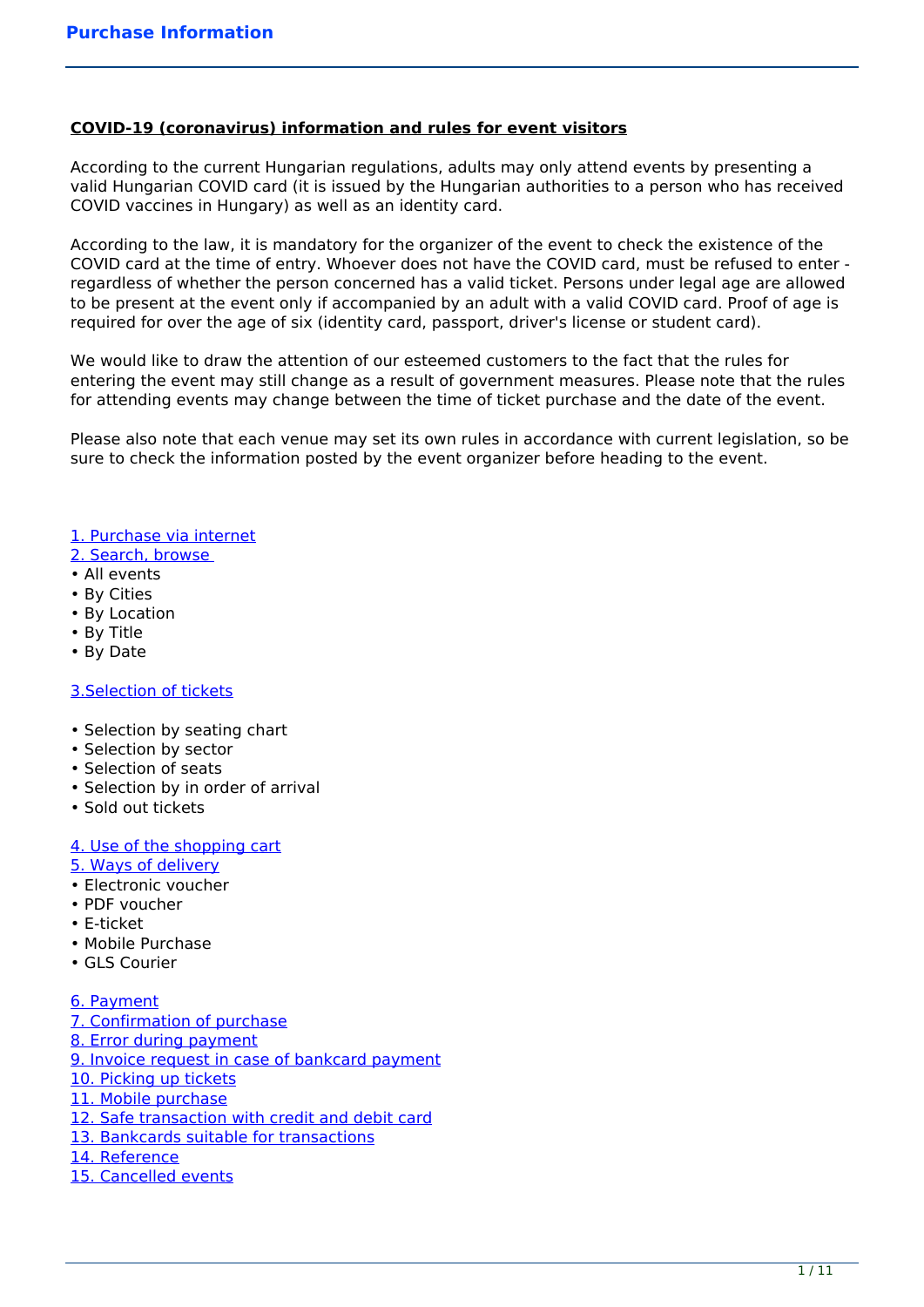[16. Newsletter](https://www.jegy.hu/articles/19/vasarlasi-tajekoztato/?lang=en#16)

[17. Protection and storage of data](https://www.jegy.hu/articles/19/vasarlasi-tajekoztato/?lang=en#17)

[18. Costumer service by Phone and Online](https://www.jegy.hu/articles/19/vasarlasi-tajekoztato/?lang=en#18)

## **Procedure of online ticket purchase**

On the sites of Interticket LTD you can get information about the events and tickets available on the Electronic Ticketing System – Interticket. By opening the seating chart of the required event tickets can be selected and purchased immediately with credit card.

## **Pick up methods ( see also [Ways of delivery\)](https://www.jegy.hu/articles/19/vasarlasi-tajekoztato/?lang=en#5)**

• reception on the day of the event at the box office of the event by presenting the printed electronic confirmation email, /or credit card used for the purchase / or presenting PDF voucher . In case of mobile purchase presenting the codes sent by confirmation SMS.

• E-ticket

• GLS courier

We kindly warn you that there is no ticket sales at the main office but there are partner offices listed on our website. See "partners list."

## **Search, Browse**

### **Search**

The quick browser is located on the left part of the main page. Type the title of the event (part/word of the title is enough). After pressing "OK" or Enter the requested event can be selected from the list "matching items". In case there is only one matching item, the detailed info is displayed.

Above the quick browser there are further search options:

### **All events:**

 In this case the events which belong to the Interticket are displayed chronologically. As there are several thousands of event available at a time, please use the arrow to turn pages to further events .

Next to the date can be found the city and the venue of the event. By clicking the name of the city further events can be found relating to the city. The list is displayed in chronological order.

By clicking to the venue, the list of events shown at the given venue can be browsed in chronological order.

By clicking to the event the detailed information of the event is displayed.

## **By cities**

In case you search an event in a particular city, browse by cities option available.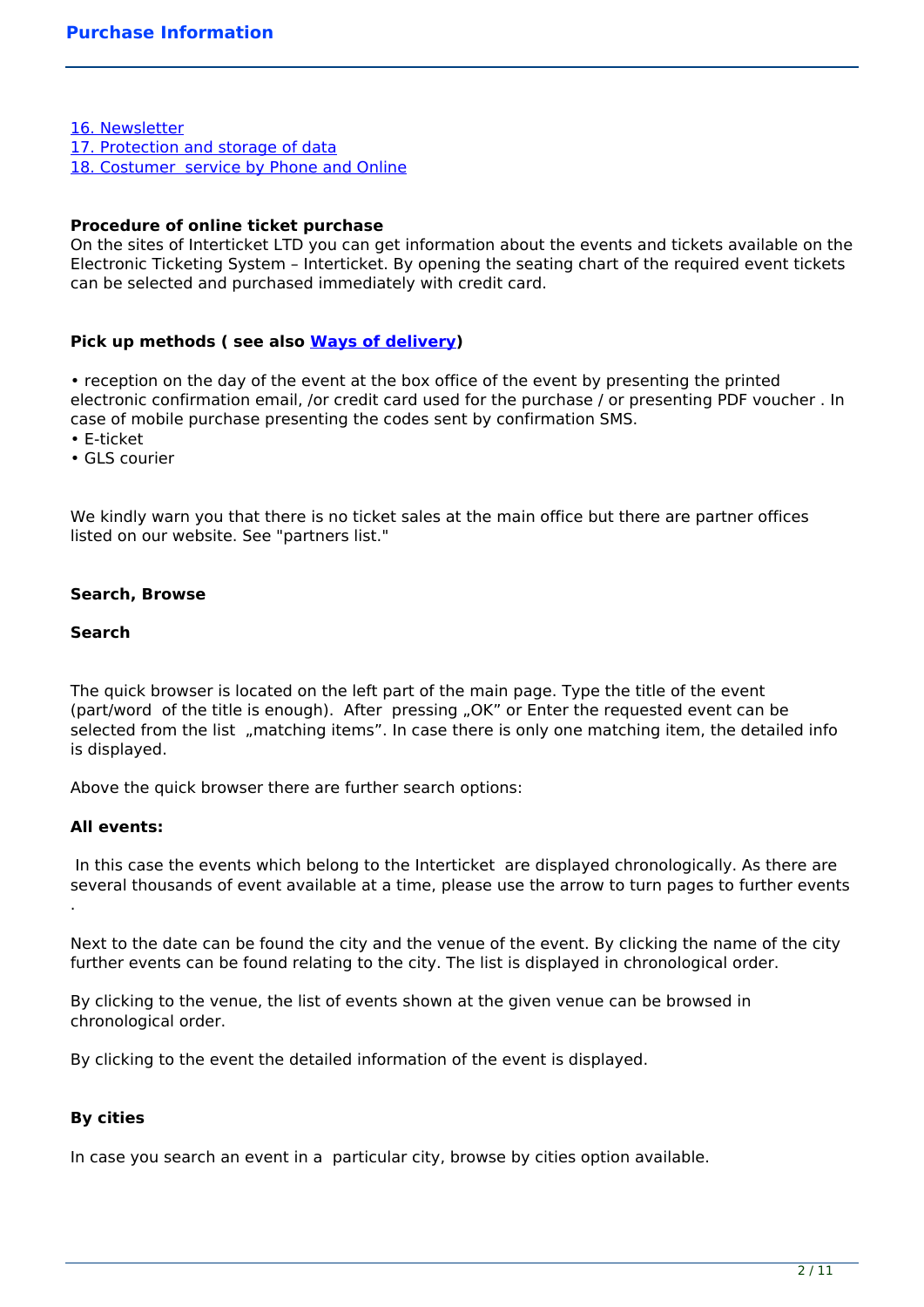Next to the city's name in brackets the number of available events in the given city is displayed. By clicking the name of the city further events can be found relating to the city. The list is displayed in chronological order.

## **By venue**

Similarly to the browse by cities, the venues with available tickets are displayed in alphabetical order. Next to the venue's name in brackets the number of available show at the given venue is displayed

## **By title of the show /event**

In this menu the list of events are displayed in alphabetical order. By clicking to the letters on the top of the page events beginning with the given letter will be displayed. Next to the title the city and the venue of the event is displayed.

## **By date**

This menu contains a calendar. Above the calendar next to the month the << and >> sings help to select the month. No earlier month can be displayed than the current one. By clicking a selected date the events will be displayed in chronological order. Next to the title the venue of the show is displayed.

## **Selection of tickets**

We kindly draw your attention that for opening the seating chart Adobe Flash Player is necessary. In case your browser do not display the seating chart or sectors, please install the free Adobe Flash Player. Download from:[Flash player download](http://www.adobe.com/products/flashplayer/)

### **Selection by seating chart**

In case of events with numbered seats in the browser next to the event's name by clicking "Tickets >" the seating chart or in case of some venues (bigger venues divided into sectors) the sectors will be displayed.

## **Selection by sectors**

The sectors highlighted in green contain available tickets. After selecting the sector, the seating chart of the selected sector is shown while the rest of the sectors still visible in miniatures in the bottom right corner of the page. Here the sectors with available tickets are highlighted in green, sold out sectors in red and the sector currently opened highlighted in grey. When you click on to the area of your choice you will be zoomed in. In the navigation window you can enlarge or reduce the scale and scroll the area chosen. Other sectors can be selected by clicking the miniature of the sector view or pressing "sectors" button.

### **Seating chart booking**

After selecting the sector or opening the seating chart, the detailed picture of the seating chart is displayed. The available seats highlighted in green can be selected. By pointing the cursor to the seats the info shows up of the seat ( row, price etc.) When clicking to the selected seat it turns to green and the tickets get into your virtual shopping cart. After putting the items into the shopping cart, there is 12 minutes at your dispose until the payment. The remaining time is displayed by a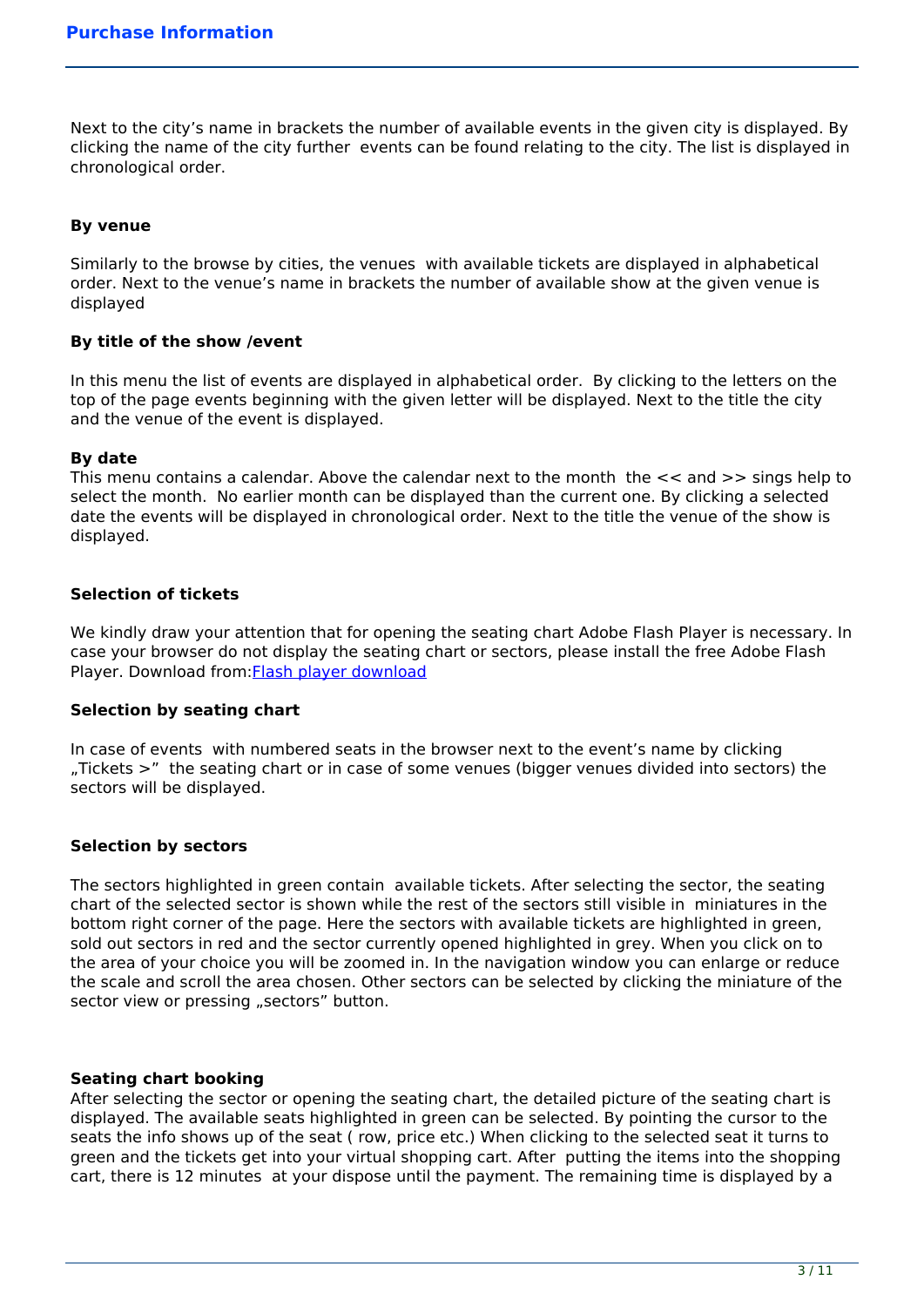clock int he upper left corner of the screen. Within this 12 minutes further tickets can be out in the shopping cart. The non required tickets' selection can be removed from the cart by double clicking on them on the seating chart.

When finishing the selection of tickets click on the "shopping cart" icon.

You can directly access the shopping cart from anywhere by clicking the shopping cart icon at the top of a page. In the status bar the number of tickets already reserved and the actual total amount are shown.

## **Best seat booking ( order of arrival)**

In case there are no numbered seats at the venue of the event, seats can be taken in order of arrival. In this case "best seats" is displayed next to the title of the show. Put the required number of tickets in the shopping cart. You can put as much as 10 tickets in the shopping cart at a time.

## **Sold out tickets**

In case there is "sold out" displayed next to the event, there are no more available tickets in the Ticketing System. Please, call our customer service for more information.

## **Shopping cart**

In the shopping cart all the booked items are shown including the title, venue, date and selected seats ( or chosen sector, in case). Next to the detailed info the ticket price, the extra fee (service charges) and the combination of both are shown. Below the tickets there is the total amount.

Please double check your shopping cart before pressing "payment" button! The purchased tickets are non refundable or replaceable!

When a selected ticket is required to be removed, please click "cancel" button on the left side of the ticket. When you want to remove all the tickets, please click "All" button below the "cancel" on the top left part.

### **Delivery methods**

### **-Electronic voucher**

By choosing electronic voucher option , after a successful purchase a confirmation email is sent to the given email address containing the details of the tickets, pick up methods and a voucher code. ( example:name1234).

Please print this email! On the day of the event at the box office of the venue you can pick up the tickets by presenting this email. In case there is no way of printing, please present the credit card used for the purchase.

### **PDF voucher**

PDF voucher is similar to the electronic voucher. In this case a PDF document is sent to the given email address. To open the PDF file, an Adobe Reader programme is required. Free download: [Adobe Reader download.](http://get.adobe.com/reader/)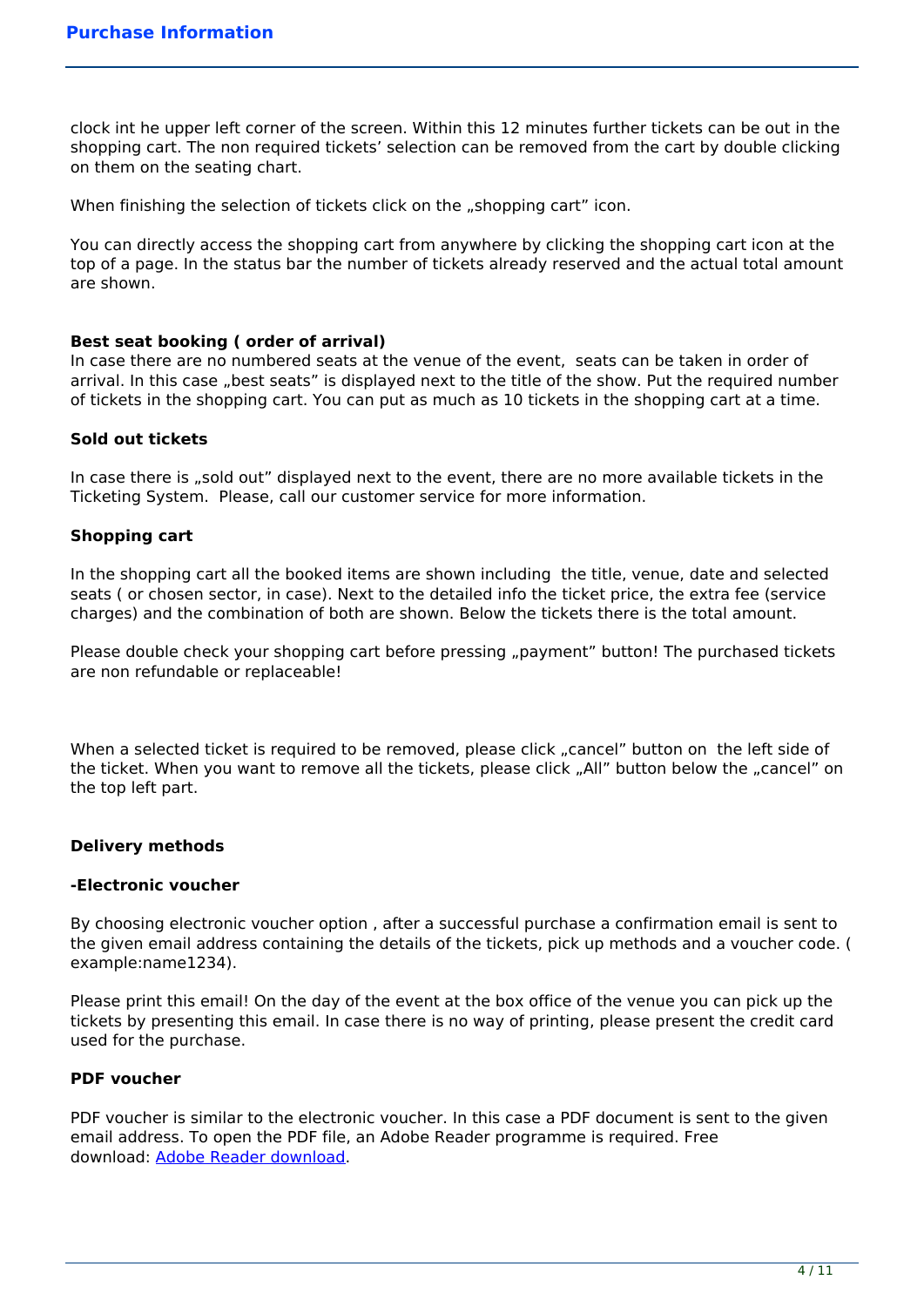Please print this PDF file and take with you to the show!

On the day of the event at the box office of the venue you can pick up the tickets by presenting this voucher.After identifying the bar code, the tickets will be given to you.

# **E-ticket**

E-tickets will be delivered by email. Please, open the links and print every PDF documents for each tickets.

To open the PDF file, an Adobe Reader programme is required. Free download[:Adobe Reader](http://get.adobe.com/reader/) [download.](http://get.adobe.com/reader/)

E- ticket is a sterling, complete electronic ticket. The number series and bar code include all the information related to the order. With this data the ticket can be identified, there is no need for further security signature. The bar code will be checked electronically by entering the venue.

We kindly warn you, that the E-ticket is validated to enter by itself. Please make sure the no other incompetent person will copy it hence the electronic scanner does not make a difference between the original and copy or second printed tickets. Always the FIRST scanned ticket will be accepted. Each further e-ticket with the same bar code will qualified as invalid copy.

Please note, that E-ticket is valid only in printed form. The admisson is not allowed by verbal statement of your order, that's why we kindly ask you to present your printed E-tickets at all times.

## **Mobile purchase**

The tickets purchased via mobile can be picked up at the box office of the venue , right before the show by presenting the confirmation email or the purchase code sent by Mobile purchase system.

### **Home delivery/ GLS courier**

When purchasing tickets online or via phone, there is a possibility to request home delivery under the following conditions:

- The order must be at least 8 days before the date of the event
- Home delivery is possible when the Venue gives access to ticket printing
- GLS Courier delivery takes place within 5 workdays, only on the territory of Hungary
- Delivery is between 8AM and 5PM, workdays

- GLS Courier makes two attempts to hand the tickets. After the second unsuccessful attempt, the tickets can be picked up at the box office of the venue right before the show.

- GLS home delivery charge: 1800 HUF ( including VAT)

Please, tick the box on the shopping cart page if home delivery is requested. The amount of delivery charge will add up to the ticket price and handling charges. Your credit card will be charged with the total amount.

When filling in the payment form please give the details of delivery address. If the delivery address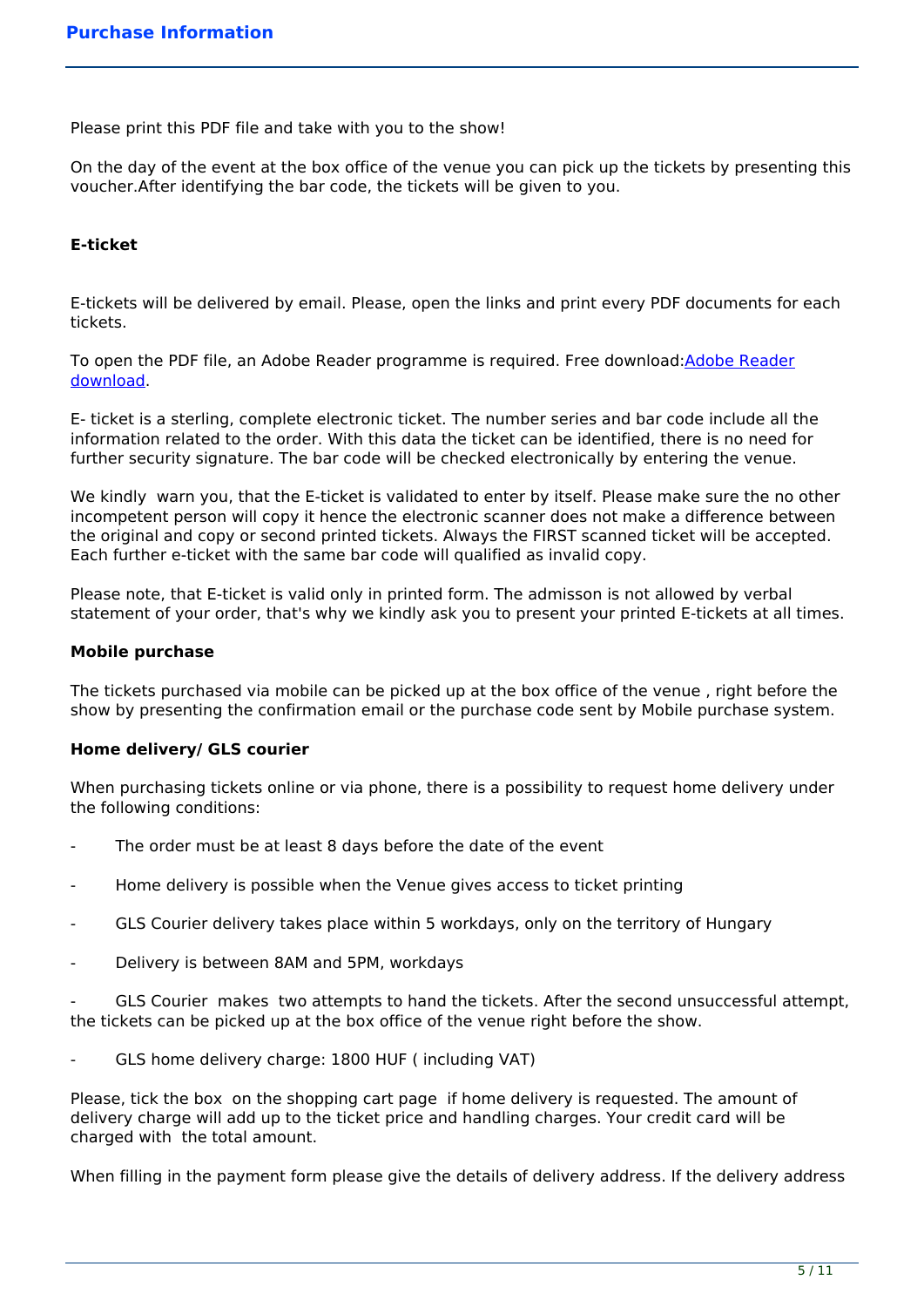tallies with the customer's address, please click " delivery address equals" sign. Please give correct data!

We kindly warn you that home delivery can be requestes at the time of ticket purchase, not afterwards.

Please note that GLS home delivery access takes place only on the territory of Hungary at present.

## **Payment**

After selecting the payment and delivery method please press "payment". Then you get to the page where costumer datas are required and/or the address in case of home delivery request. Please, check the box of invoice and/or newsletter if you require. Please fill in the form correctly. Completing fields marked with \* are obligatory! If you finish, please press button "Payment". Then the system redirects you to the page of the marked financial provider. On that surface you have to give the required credit card datas and other informations.

Please note the followings when filling in credit card details:

- Name: the name of the cardholder
- Credit card number: 16- digit number, without spaces and hyphens.

o In case you use OTP Maestro card with 10 digits, please enter the following numbers prior to the card number: 675761.

o American Express cards have only a 15- digit number, no additional number is needed.

Please note that the credit card number is not equal with the bank account number!

Date of expiry: in the same order as shown on the card: month/year. In some cases you can chose the date from an opening window.

- Security / CVC2 code: embossed cards ( Visa Classic, Master Card and American Express) always hold this code, but other type of cards can hold as well. You can find the CVC2 code at the back of the card next/ below/ above the signature. The code is a 3 digit number – or the last 3 digit from a longer sequence. In case there is a CVC2 code on your card, please enter it when proceeding payment.

The list and detailed information of credit cards suitable for online transactions is under the menu "[Safe](https://www.jegy.hu/fckeditor.html?InstanceName=e_content2&Toolbar=Basic#12) credit card transactions". In case of a successful payment the system informs you within 5-10 seconds after pressing "Payment". The system sends an immediate confirmation containing the parameters of the purchased tickets to the email address given beforehand.

Please note that the purchased tickets are not refundable and can not be changed to other tickets.

## **Confirmation of purchase**

After a successful purchase the system sends a confirmation e-mail to the purchaser. If the confirmation e-mail does not arrive to your mail box within 1 hour, please call Interticket's Customer Service: +36 1 266 000 or email t[ointerticket@interticket.hu](mailto:interticket@interticket.hu) before retrying the transaction. There can be many reasons why you do not receive the confirmation email. IT customer service will detect and solve the problem. Contacts to customer service please see below, at the menu "Customer Service".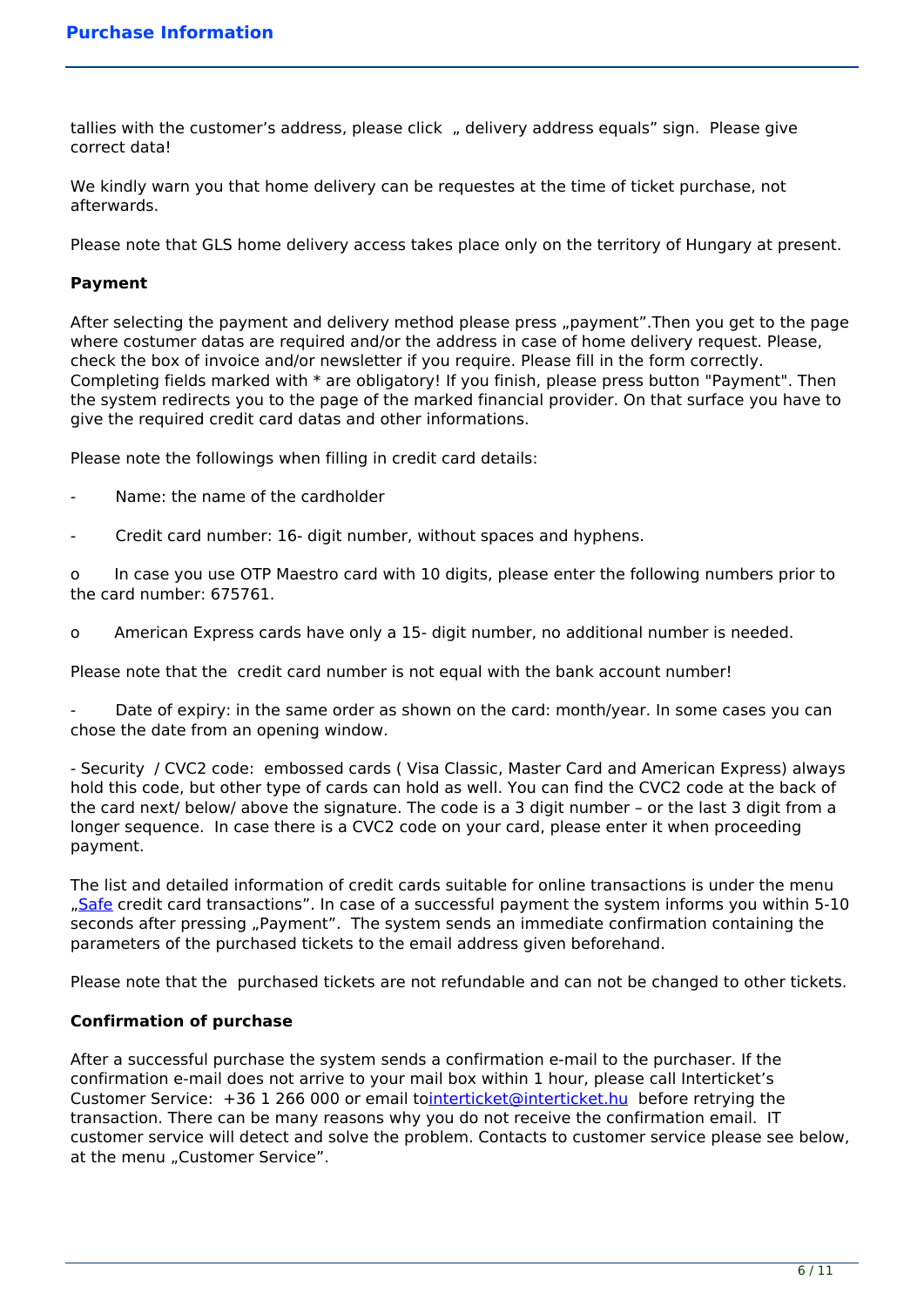## **Error during payment**

In case an error occurred during the payment procedure, please call customer service instead of retrying payment!

### **Invoice request of credit card payment**

In case you request invoice, please email to the Interticket Customer Service t[ointerticket@interticket.hu.](mailto:interticket@interticket.hu) We can make out invoice only on the day of the purchase. When the purchase takes place on weekends, the invoice can be requested on the following workday. For customer service contact please see menu "Customer Service".

Data required to invoice:Name(person or company), address and tax number. Please enter delivery address in case it is different from the billing address.

The invoice will be posted to the given address.

### **Pick up / Delivery methods**

#### **You can pick up the purchased tickets:**

1, On the day of the event at the box office of the venue before the show

- by presenting the printed confirmation email / or presenting the credit card used for the purchase

- by presenting the PDF voucher
- by presenting SMS code in case of mobile purchase
- 2. E-ticket sent via email as a PDF link. Please print it and use directly by entering the show
- 3. GLS courier

### **Abaqoos**

What is Abaqoos?

Abaqoos is a virtual wallet that makes you able to pay with a safe and comfortable transaction due to a detached "virtual wallet".

How to claim for Abaqoos and how to use?

In case you are a client of OTP Bank/ OTP Direct, you can claim for Abaqoos by the following:

1, Register at OTP Direct online at Abaqoos menu. All you need is a user name and a password. Followed by a successful registration you receive your own Abaqoos ID code.

2, When having registered to Abaqoos, please activate the service via OTP online, customer service on phone or Active Mobile Bank service by giving the Abaqoos ID code having received previously at registration.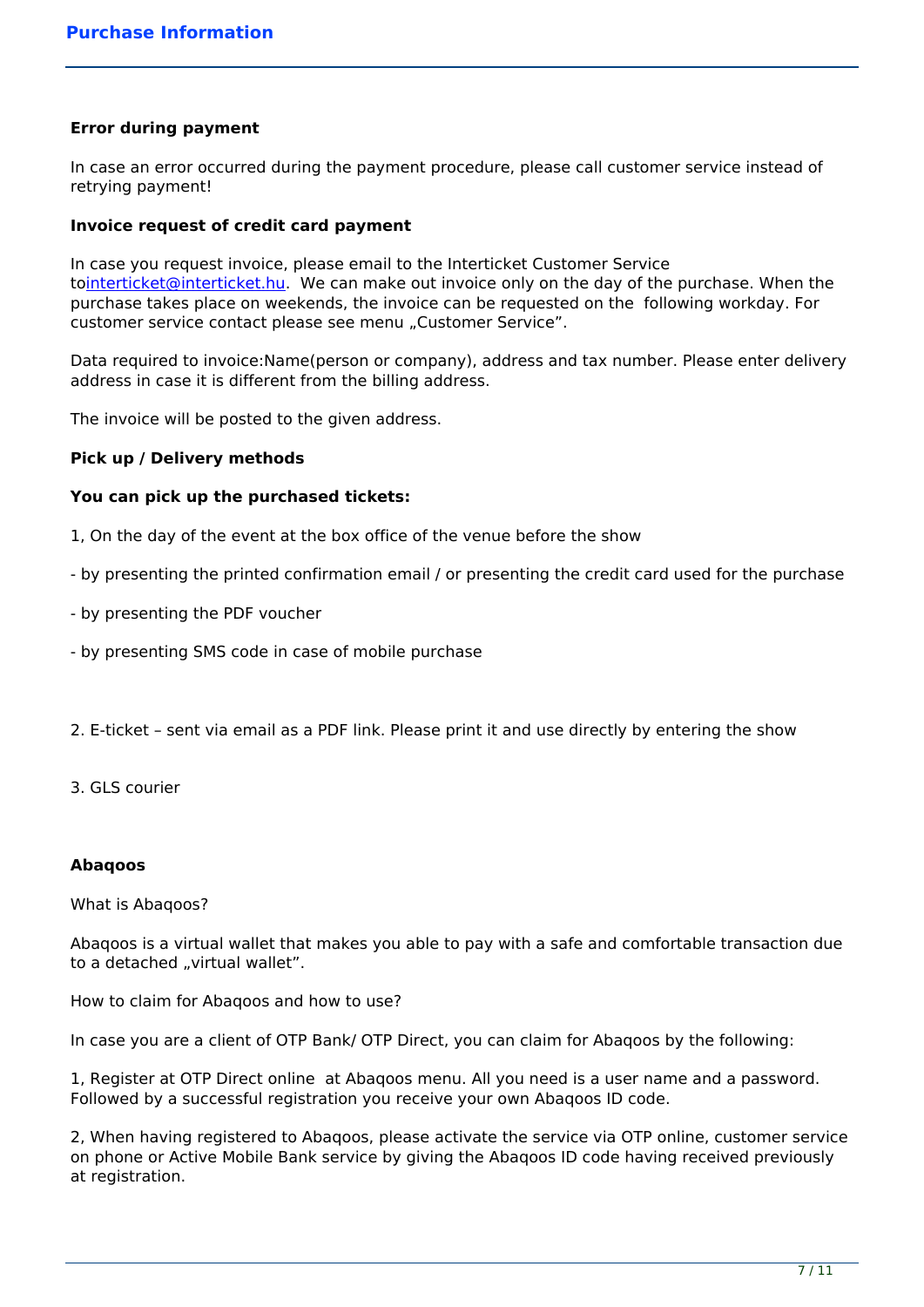If you are not an OTP Bank client, there is good news that in the near future other banks will provide this service.

## Advantages of Abaqoos

- Abaqoos makes you able to pay in a card –free way without providing any personal data or bankcard and account information during the transaction.

- You can use the amount separated for online purchase comfortable and quick by using Abaqoos.

- For extra safety the bank manages the amount separated for online purchase detached decreasing the risks of imposition.

The amount you intend to spend for online purchase can be loaded 24/7, anytime before the purchase.

- To enter Abaqoos service a unique user name and password is required which is handled detached from other bank service ID-s.

For entering Abagoos service you can chose dynamic identification combined with SMS confirmation of graphic password – as your personal safety requires.

The Abagoos service and the upload is free of charges.

Further links:

Site for OTP Abaqoos: <https://www.otpbank.hu/portal/en/home> Abaqoos official website:<https://www.abaqoos.com/PODWebSite/Default.aspx> Video- Online purchase via Abaqoos<https://www.abaqoos.com/otpdirekt/>

## **Mobile Purchase- Payment via SMS**

With Interticket's online service You can purchase tickets for all events by using your Mobile Phone. The Mobile service is available for Telenor Magyarország Zrt. and T-Mobile clients – pre-payed card owners and subscribers as well.

The limits for mobile purchase given by transactions:

Telenor Magyarország Zrt.

- minimum gross amount: 500 HUF
- maximum gross amount: 7 500 HUF

### T-Mobile

- minimum gross amount: 500 HUF
- maximum gross amount: 30 000 HUF

Select "Mobile Purchase" option and click to "Payment". Fill in the required fields (name, address email address and mobile phone number)

Followed by that the website requires a verifying – so called Captcha – code. Please type it and click to "Payment" again. By this action the transaction stars which will be displayed on the website. You will receive an SMS verifying the amount of purchase and the ways of payment. Please confirm with a "Yes" or "OK" answer by SMS. Any other answer will be taken as "no".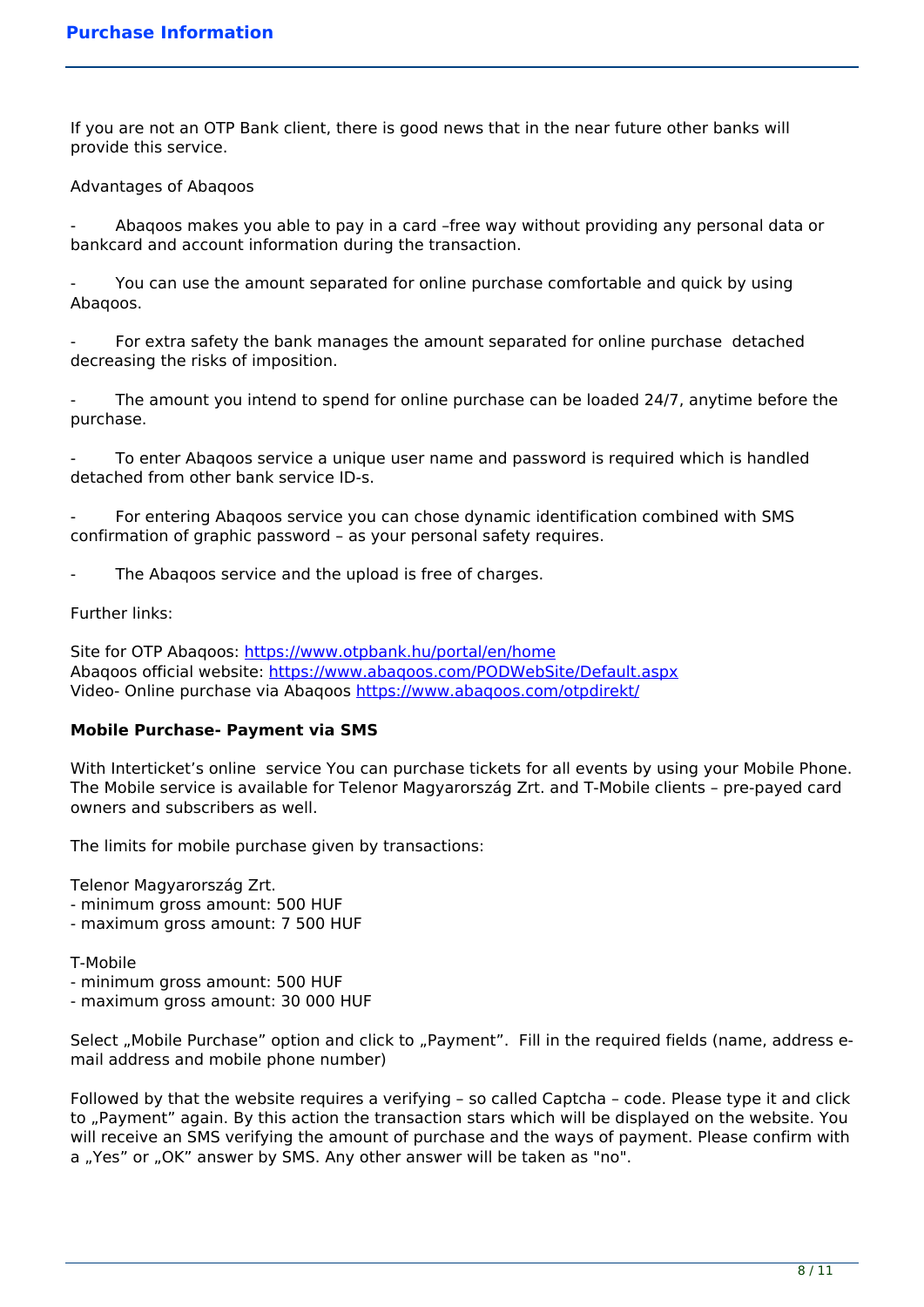You have 3 minutes to approve the purchase. In case of overruning the time limit the purchase will be cancelled being an unsuccessful transaction. An SMS will be sent to inform you.

In case of successful transaction a confirmation SMS will be sent from the following number: 8-100-410 - containing the price and number of tickets respectively in case of vouchers the code of the voucher. In case of E-tickets (tickets with bar codes sent in PDF files) an information for printing tickets will be displayed, like: Please, print your e-tickets.

## **Picking up tickets in case of Mobile Payment:**

Vouchers purchased by mobile transaction are to be picked up at the venue's box office or a designated place at the venue) before the show. As the opening hours are different for each venues, please be informed at the website or phone number of the venue. Please present the printed confirmation e-mail containing your voucher code or in case of mobile purchase the code sent by SMS. Printed E-tickets with bar codes (sent by email as PDF files) authorise you to enter the venue without any further codes.

## **Handling Charges:**

The service is available under the conditions and terms of Mobile Purchase. Subset customers of Tmobile and Telenor Magyarország Zrt. can use the service according to

 the Conditions and Tariffs of Mobile Purchase set by T-Mobile and Telenor Magyarország Zrt. For subscribers the service is limited by Purchase Limit or Universal Balance, for pre-payed card owners is limited by Universal Balance previously loaded to the pre-payed card. Deatiles for pre-payment: [www.t-mobile.hu](http://www.t-mobile.hu/) or call 1430.

The service contains extra charges above the ticket price ( e.g. handling charge, transaction charge) which will be shown in the bill.

Telenor Magyarország Zrt. and T-mobile charges each single transaction for 50 HUF – separately from the ticket price. Further tariffs ( e.g. SMS) are set by the general tariff rates of Telenor and Tmobile.

Invoice claim in case of mobile purchase:

The Mobile service sets the invoice.

### **Safe bankcard transactions:**

The payment service with bankcard on Interticket's website is provided by OTP Bank. Interticket handles all the customer's data according to international standards, guaranteed by 128 bit SSL security.

### **Appropriate bank cards for online transaction:**

1. All Visa, MasterCard, American Express cards that are embossed ( apart from the issuing bank)

2. Electron (non-embossed), dependent from the issuing bank – in this case the bank decides the availability of the card for online transaction. If the bank authorizes the online payment, you can pay with your Electron Card at Interticket's website. For further information please contact your bank.

3. Maestro (non-embossed) – available for online transaction exclusively issued by OTP Bank and the card no. starts with 675761. In case your card number contains only 10 digits, please type first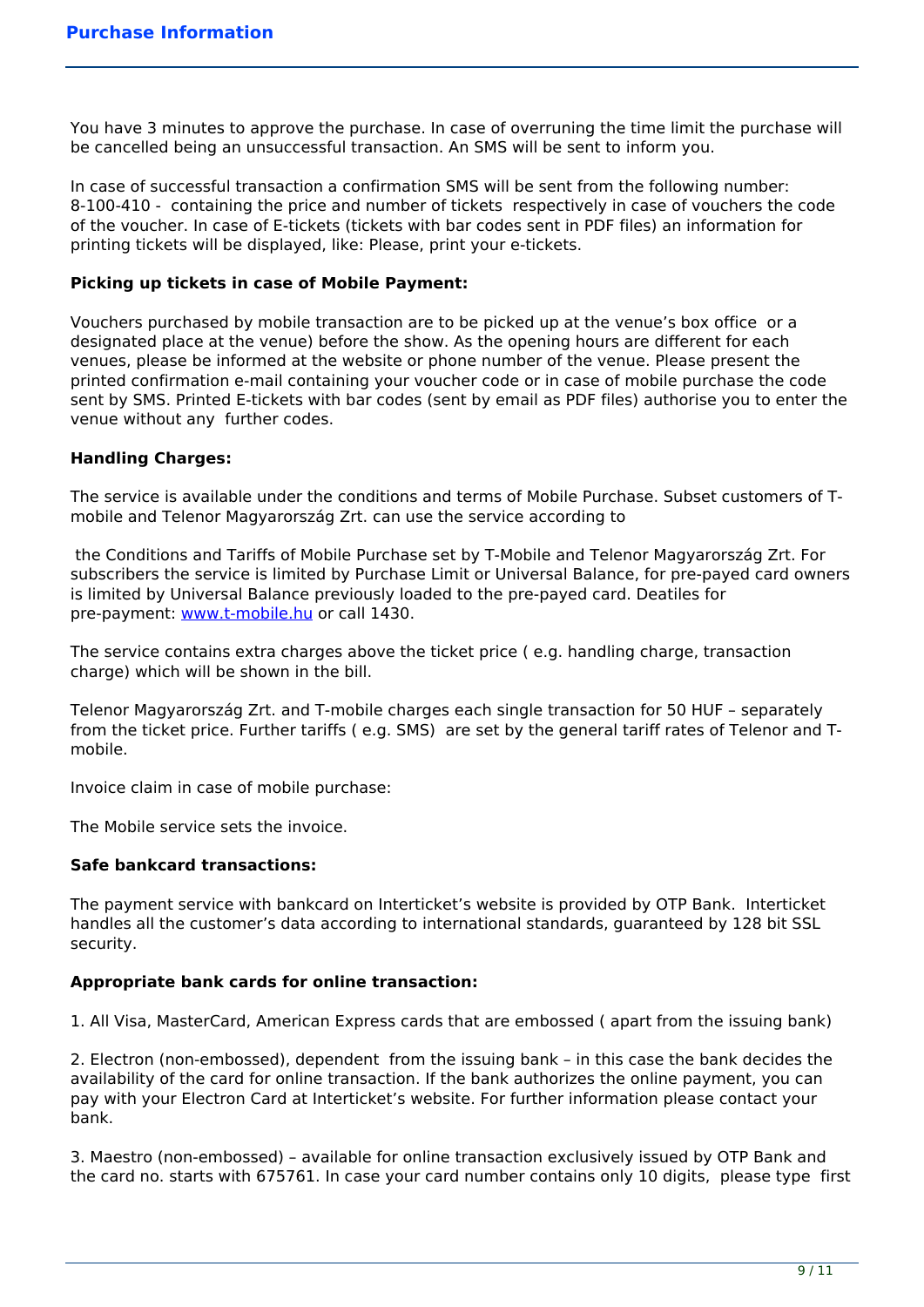these digits: 675761 then your 10 digit card number.

### **Reference**

Interticket appeared as the first exclusive electronic, remote bankcard transaction service on the Hungarian market provided by the Management of OTP Bank . This way of ticket purchase is used by ten thousands of bankcard holders in Hungary.

### **Cancelled events**

In case the event is cancelled, you will be informed\* on the given address - filled in by you on the payment site - of the way of refund or further use of the tickets (depending on the organizer's decision).

\*only in case the venue or the organisers inform Interticket in time and in an official way ( fax, phone, email or letter.).

In case of cancelled events the handling charge will be refund from 1st March 2010.

The handling charge is the fee of the ticketing system's usage. It is not part of the ticket price. By initiating a ticket purchase online or on phone and close it with a successful transaction, you became a user. Interticket provides ticket purchase, not the show/event.

Please note that the delivery fee will not be refund even in case of a cancelled show.

### **Newsletter**

You can subscribe to "Jegy.hu" Newsletter on the main site and on the payment section as well. You will receive 1-2 newsletter monthly containing a selection from the events of the forthcoming weeks. It is worth subscribing because some events recommended in the newsletter are available at reduce rates: we offer handling charge-free purchase in case the purchase is initiated from the newsletter.

### **Storage and protection of your data**

Your data will be stored by Interticket Ltd. for the accomplishment of the contract or occurrently in order to prove the proper accomplishment of thecontract, not handed over to a third party. When handling your data Interticket proceeds according to Low of Data Protection.

### **Customer service – on phone and online**

With all occurring question concerning the events please contact Interticket Customer Service:

On phone: +36 1 266-0000 – workdays ( Monday to Friday) from 9 AM -8PM on email: [interticket@interticket.hu](mailto:interticket@interticket.hu)

We kindly inform that emails can not be read on weekend, so in case of urgency please contact by phone!

In case a technical problem occurs please call our HelpDesk service workdays from 9AM- 8PM.

Phone: +36 1 266 7676

E-mail: [interticket@interticket.hu](mailto:interticket@interticket.hu)